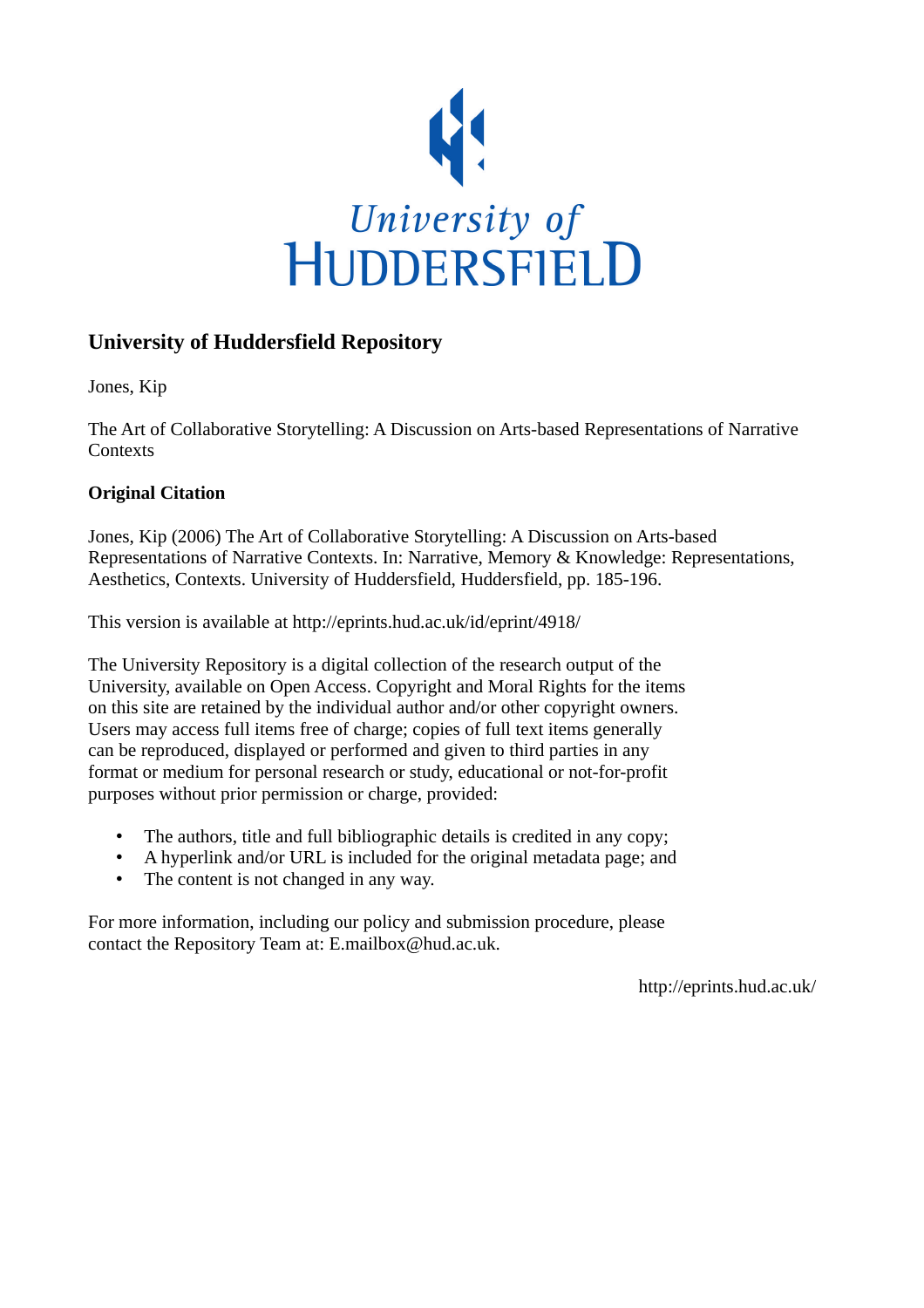# 18 The Art of Collaborative Storytelling: A Discussion on Arts-based Representations of Narrative Contexts<sup>1</sup> KIP JONES

The call has been sounded asking social scientists to develop designs of enquiry and dissemination which rest on processes of art rather than science and to represent the subjects of biographic research with the complexity we associate with literature and works of art more generally (Clough, 2004; Denzin and Lincoln, 1994, 2002; Hollway and Jefferson, 2000; Sandelowski, 1991; Rorty, in Hiley et al., 1991). The emerging synthesis of the arts and social sciences presents challenges to the methodological-philosophical foundations of knowledge. At the very heart of this matter is knowledge transfer. The need for innovation in dissemination of detailed descriptive information has, until recently, been neglected in the social sciences. As collage-makers, narrators of narrations, dream weavers - narrative researchers are natural allies of the arts and humanities. Possibilities include, but are not limited to, performance, film, video, audio, graphic arts, new media (CD ROM, web-based production), poetry and so forth.

 The format of my presentation at the *Narrative & Memory Research Group 5th Annual Conference* at the University of Huddersfield (April 2005) was performative, collaborative and conversational. Through the use of three audiovisual PowerPoint presentations, an attempt was made to revisit the arts and humanities in search of lenses through which the intricacies of social science data might be represented. At the conference, I explored examples of (re)presentation from my own biographic narrative work and discussed the potential of use of various media (studio recording, audio/visuals, etc.); I then shared several examples of visual/arts-based production through the three short narrative sequences described below (audio/visual links available on my website: http://www.kipworld.net).

185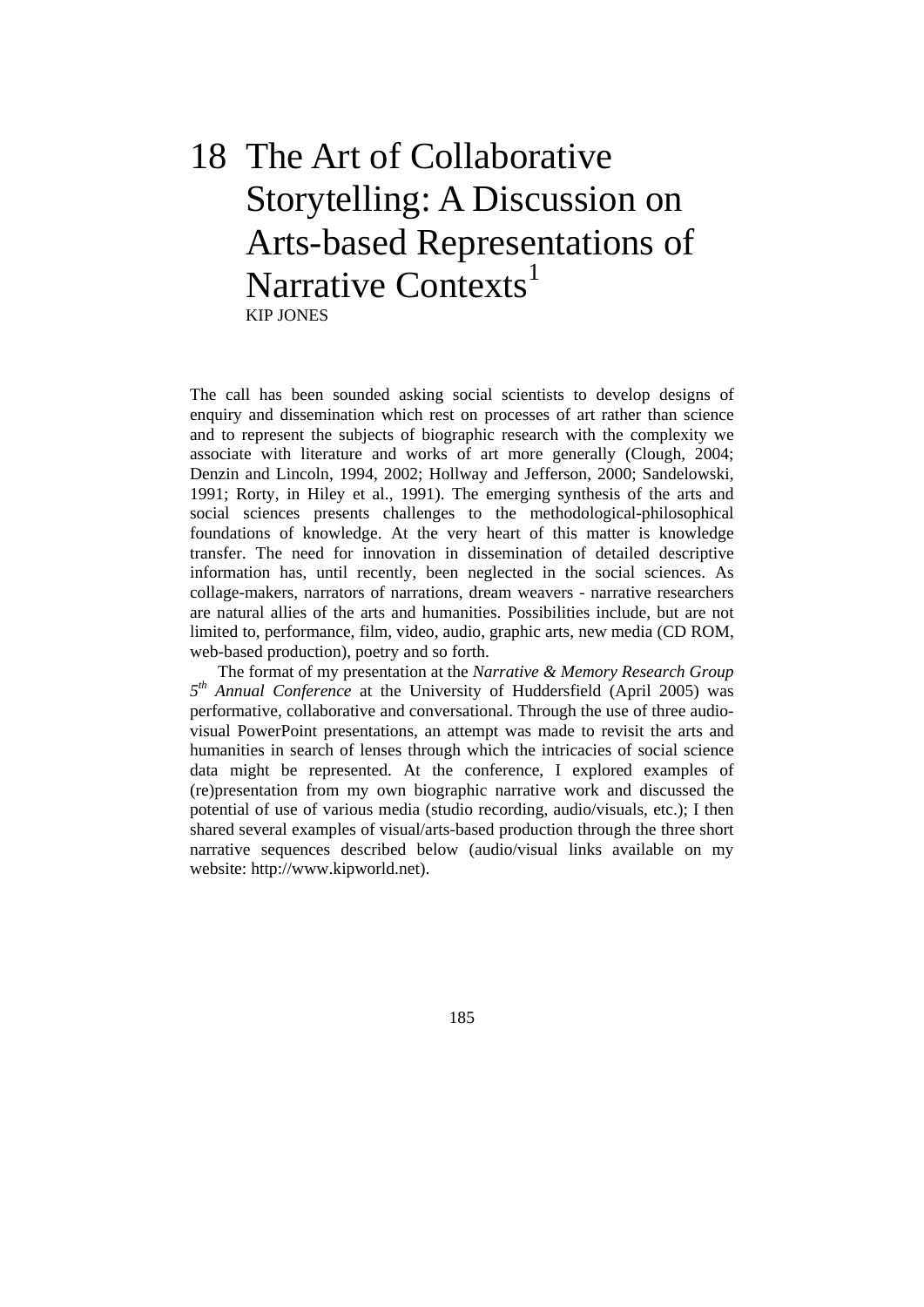#### **1. "Fall River Boys" Narrative Photography by Richard Renaldi (renarrated by Kip Jones)**

*\_\_\_\_\_\_\_\_\_\_\_\_\_\_\_\_\_\_\_\_\_\_\_\_\_\_\_\_\_\_\_\_\_\_\_\_\_\_\_\_\_\_\_\_\_\_\_\_\_\_\_\_\_\_\_\_\_\_\_\_\_\_\_\_\_\_\_\_\_* 

Since the spring of 2001 I have paid numerous visits to the small community of Fall River, Massachusetts. The town is situated on the Taunton River about 15 miles inland from the Atlantic Ocean and is home to a Portuguese community of considerable size. Fall River enjoyed prosperity as a manufacturing center for cotton textiles until the 1920s but has seen its economic lifeblood leach away in the intervening decades. As an impoverished working class New England community, I am drawn to this town for its bleakness and its beauty. My photographic focus here is on the teenage boys who are engaged fitfully, awkwardly in the search for manhood in this harsh and sometimes hopeless place.

(Richard Renaldi, http://www.renaldi.com/portfolio/index.html)

 I discovered the photographs of Richard Renaldi on the Internet while creating a CD-ROM on lifelong learning for the *Department for Education and Skills* (UK). I invited Richard to include his photographs in our project because his pictures of individuals have a powerful ability to reach the viewer by visually representing the personality in front of the lens. Later, I discovered his Fall River Boys series on his website (http://www.renaldi.com/portfolio/index. html) and was struck by the capacity of this body of black and white photographs to tell a story. I decided to create a short PowerPoint presentation of his photographs for the Huddersfield conference because I believe that they demonstrate how a story can be narrated visually – minimising the use of words. Because Rinaldi's photographs convincingly tell a story of teenage youth in a particular place, I decided to use a backing track to represent time, place and interpretation and chose the song, "*Everything Must Change"*. 2

 I particularly noticed that Richard's photographs of the younger boys depicted happy, carefree children, but the older boys portrayed seemed to take on a burden and hardness that teens from more promising backgrounds might not. My first interpretation was, therefore, to represent this change – both through reordering the photographs and the use of the song. Secondly, I used the repetition of a few of his shots of buildings in Fall River to represent urban decay, hopelessness, the power of the environment on the psyche and the general lack of any kind of bright future in this post-industrial, manufacturing town in New England. The song repeats the line, '*Sun lights up the sky and humming birds do fly'*, several times, represented through the visual irony of crisp, bright sunlight on decaying buildings and streets. Nonetheless, these "humming birds" seemed unable to fly or flee their environment. I noticed that, in many of the pictures, the boys were associating themselves with a means of transport or "a way out" such as bikes, skate boards, scooters and cars. The song laments, *'Winter turns to spring, A wounded heart will heal, but never much too soon. Yes, everything must change'.* But will it for these teens caught up in circumstances beyond their control? The presentation ends with a shot of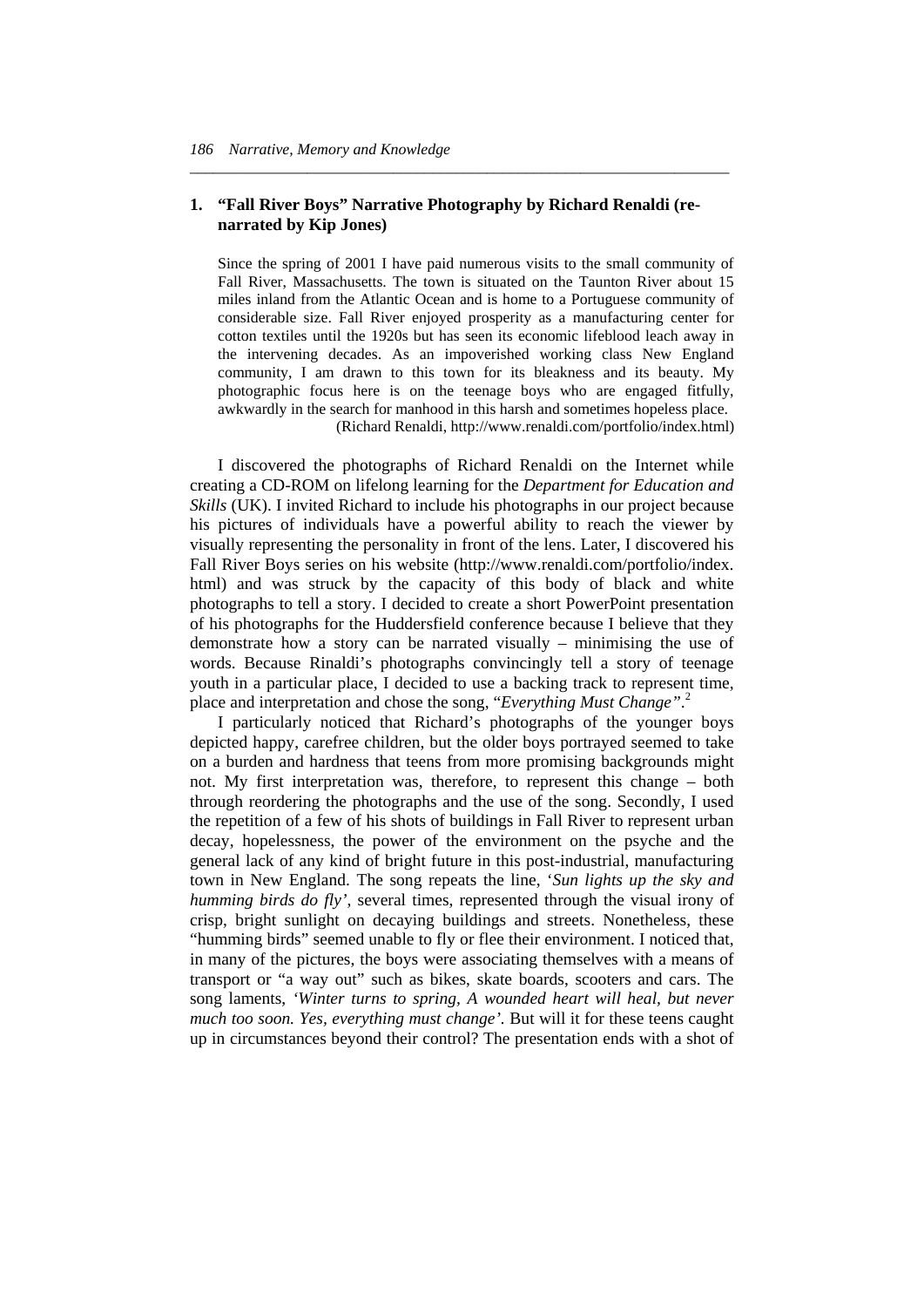two teens working behind the counter of a fast food outlet, then fades to shots of the timeless Taunton River – nature's conduit, both to the town of Fall River and away from it.

*\_\_\_\_\_\_\_\_\_\_\_\_\_\_\_\_\_\_\_\_\_\_\_\_\_\_\_\_\_\_\_\_\_\_\_\_\_\_\_\_\_\_\_\_\_\_\_\_\_\_\_\_\_\_\_\_\_\_\_\_\_\_\_\_\_\_\_\_\_\_* 

#### **2. "Thoroughly Post-Modern Mary" [A Biographic Narrative Interview with Mary Gergen] by Kip Jones (2004a) and Mary Gergen**

In 2004, the editors of the online qualitative journal, *FQS* (http://www.qualitative-research.net/fqs/fqs-eng.htm), were creating a special issue devoted to interviews with prominent researchers in the field of qualitative research and asked me to interview the feminist, scholar and writer, Mary Gergen. I had met Mary and her husband, the social psychologist, Kenneth Gergen, on several occasions at conferences in the past and had been invited to brunch with them at their home in Wallingford, Pennsylvania on one occasion. Because of this 'familiarity' with the subject of the interview, I felt that an opportunity presented itself to make use of the open-ended, unstructured interview technique that I use in my primary research, the Biographic Narrative Interpretive Method (Chamberlayne, Bornat, Wengraf, eds, 2000; Wengraf, 2001; Rosenthal, 2004; Jones, 2004b), but test its capacity to generate story under very different conditions. By using its unstructured, interview method, the personal journey to "who the interviewee is today" is encouraged, rather than merely a list of accomplishments, typical of more journalistic interviews.

 The Biographic Narrative Interpretive Method uses an interview technique in the form of a single, initial narrative-inducing question (minimalist-passive), for example, *'Tell me the story of your life',* to illicit an extensive, uninterrupted narration. This shift encompasses willingness on the part of the researcher to cede 'control' of the interview scene to the interviewee and assume the posture of active listener/audience participant. A follow-up subsession can then be used to ask additional questions, but based only on what the interviewee has said in the first interview and using her/his words and phrases in the same order, thus maintaining the narrator's gestalt.

 In typical usage of the method, microanalysis of the narrative of the reconstructed life follows the interview stage, using a reflective team approach to the data, facilitating the introduction of multiple voices, unsettling and creating a mix of meaning and encouraging communication and collective means of deliberation (Gergen, 2000: 4). In brief, The 'Lived Life', or chronological chain of events as narrated, is constructed then analysed sequentially and separately. The 'Told Story', or thematic ordering of the narration, is then analysed using thematic field analysis, involving reconstructing the participants' system of knowledge, their interpretations of their lives and their classification of experiences into thematic fields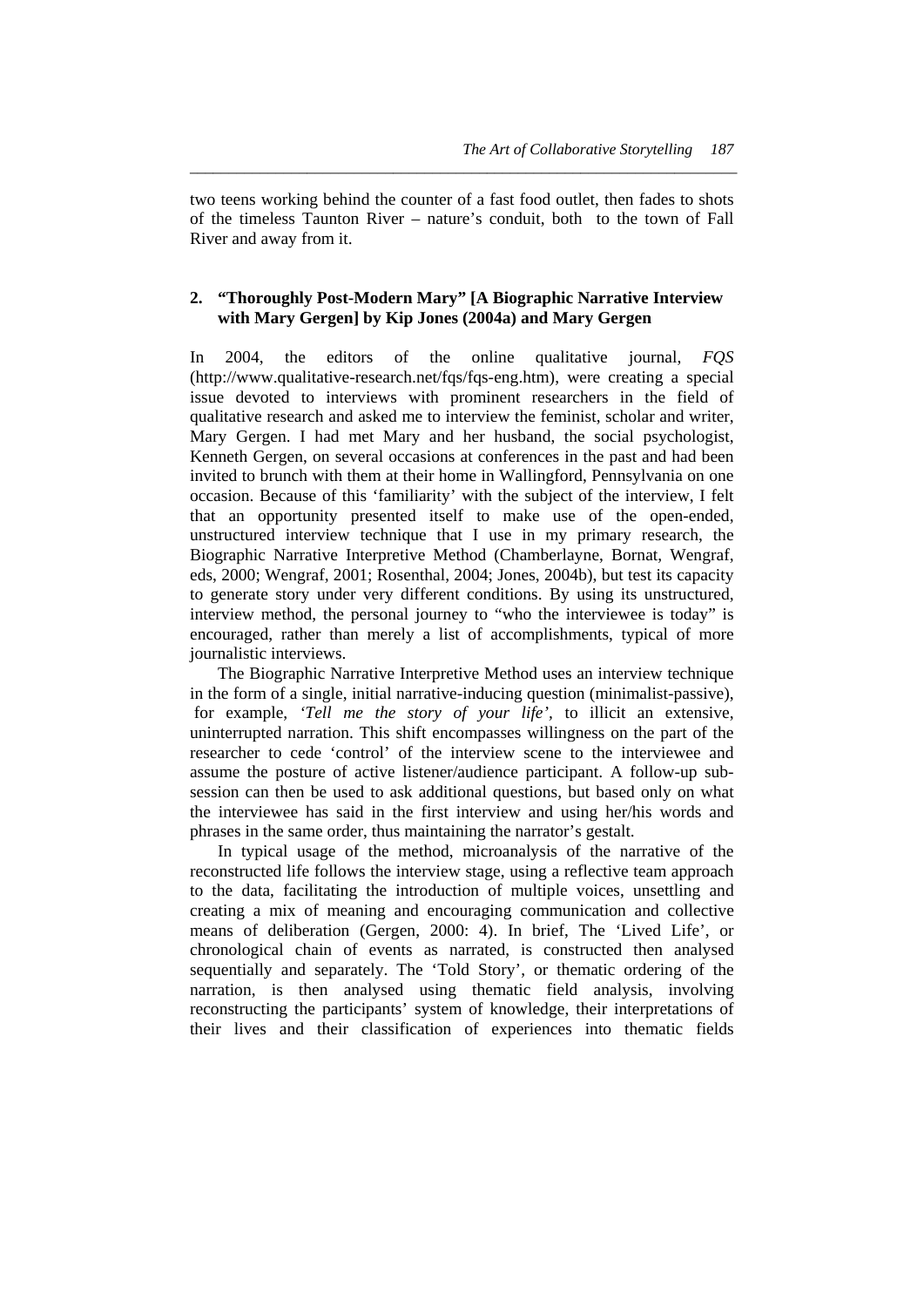(Rosenthal, 1993: 61). In the case of the Mary Gergen interview, however, a conscious decision was made not to interpret her life story in this typical manner.

*\_\_\_\_\_\_\_\_\_\_\_\_\_\_\_\_\_\_\_\_\_\_\_\_\_\_\_\_\_\_\_\_\_\_\_\_\_\_\_\_\_\_\_\_\_\_\_\_\_\_\_\_\_\_\_\_\_\_\_\_\_\_\_\_\_\_\_\_\_* 

 I mailed Mary Gergen a cassette tape, blank except for the opening life story question. Mary took up the challenge and recorded her life story on the tape (transcript available at: http://www.qualitative-research.net/fqstexte/3-04/04-3-18b-e.htm) and returned it to me through the post. This was followed up by several email question and answer messages back and forth (also included in the transcript). One of the first things I noticed (interpreted?) about the interview was Mary's use of films as metaphors for transitional moments in her life. The second was that Mary's story was quite "playful" and I wanted the presentation in *FQS* to reflect that. I decided to use illustrative photographs (often from film) and graphics to enhance the storytelling and to represent one possible interpretation of the story. By using typefaces and colours (not usually available to us in hidebound journals), I was able to portray the journey through time and its period effects so that Mary's narration was set against a visual background of the influences and cultural sea changes that abound in any life story's passage through time (Available at: http://www.qualitative-research.net/fqs-texte/3-04/04-3-18-e.pdf).

 A decision was made to present the 'lived life' and 'told story' (as well as the transcript) online in the journal in a 'raw' form with the further involvement/interpretation of the reader/viewer in mind. The story has not been "academically analysed" by the interviewer or reflective teams, but left open and transparent, in order that the reader/viewer becomes part of the interpretive process. Still, the production of the story becomes the creative output and social construction of both the storyteller and the interviewer (the performer and the first audience) and, in this case particularly, one story of many stories that could have been told by the person interviewed. Routine facts are often back-grounded by the narrator through the use of this method in favour of spontaneity in the storytelling and the creation of meaningful life metaphors.

 The Biographic Narrative *Interpretive* Method has much to say, in fact, about the formal interpretive process (see Wengraf, 2001; Jones, 2004b). Still, it is important to emphasize that interpretation on the part of the researcher begins early, even within the interview. During the initial encounter, the researcher is often making and dealing with subconscious observations whilst maintaining a position of active listener. Through the procedure of note taking in the first subsession of the interview, the researcher begins a process of interpretation, making choices about which areas of the story should be explored further in the second subsession. Subconscious thoughts are brought into the interpretive process through such note taking; post-interview debriefing (with oneself or others) follows the interview sessions and is inherently interpretive. Later, when the interviewer (preferably) types the transcript of the interview, further reflection and notation takes place. Further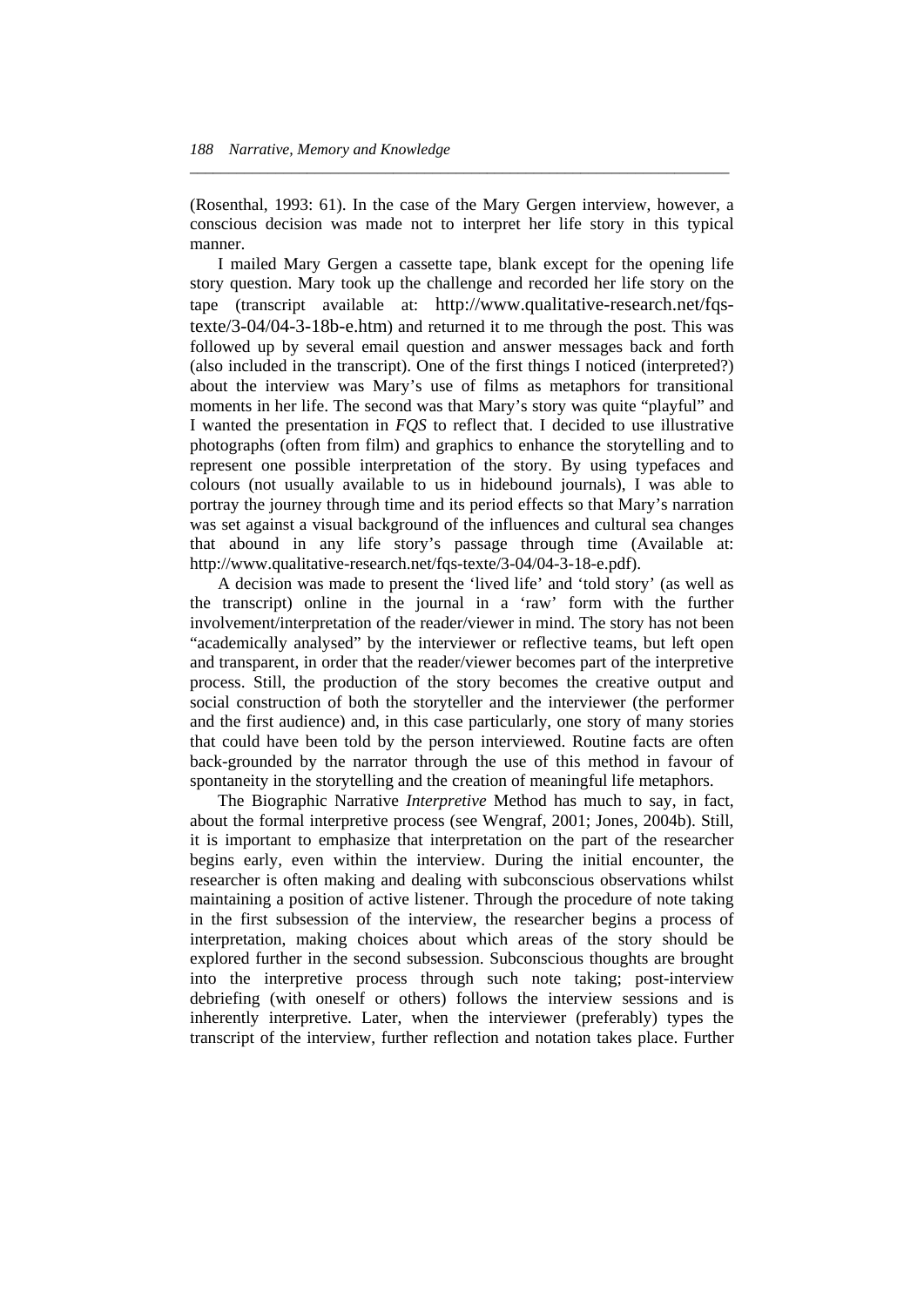hearings of the tape recorded interview produce additional insights and interpretations which are diaried by the researcher as well. When constructing the Lived Life and selecting passages of the Told Story for team analysis, again, the interpretative skills of the researcher come into play. All of these interpretive processes were incorporated into the creation of the final product in the *FQS* Mary Gergen interview.

*\_\_\_\_\_\_\_\_\_\_\_\_\_\_\_\_\_\_\_\_\_\_\_\_\_\_\_\_\_\_\_\_\_\_\_\_\_\_\_\_\_\_\_\_\_\_\_\_\_\_\_\_\_\_\_\_\_\_\_\_\_\_\_\_\_\_\_\_\_\_* 

#### **3. "I Can Remember the Night …" by Kip Jones and Polly Humberston<sup>3</sup>**

The final example presented at the Huddersfield conference was a presentation that resulted from a more traditional use of the Biographic Narrative Interpretive Method from my study of identity and the informal care role (Jones 2001). Through the use of the in-depth, minimalist-passive interview technique of the Method, I have discovered that when a particularly traumatic or life-defining event is being described in interviews, the expressed memory of it becomes more than a verbal *reportage.* Time becomes very precise in these dreamlike sequences as interviewees struggle to recall minute-by-minute details in a specifically detailed time-space. There is a great effort to describe a physical atmosphere, an ambience, a three-dimensional space and the physical relationships in this space (between people, objects, and so forth). I liken it to trying to describe a dream and how words cannot quite capture the 'feeling' that we have had in the dream. These revelations seemed to fit with the model that I have been developing, sometimes referred to as 'flashbulb memories' (Brewer, 1986: 36). That concept's photographic analogy, however, excludes a sense of three-dimensional space as well as the passage of time – a memory with its cinemagraphic or theatrical qualities. For me, these narrators' precise descriptions resonate more accurately with the 'interior drama' of theatre or film.

 An example of these three-dimensional, atmospheric and hyper-detailed recollections is demonstrated in Polly' story (Figure 1). Following the Second World War, when Polly was eight, her father returned from the army and her parents decided to divorce. Her parents sat her down and asked her whom she wanted to be with after their separation.

#### **Figure 1 Polly Remembers**

[Numbers in brackets (1) refer to pauses in seconds]

*I can remember the night that they did split up erm it was a wet night, I saw my mother go out I didn't know where she was going I thought oh - I shouted after her, she said nothing she just walked out, my father then called me and he said we are going out I asked whether mother was and he said she wont*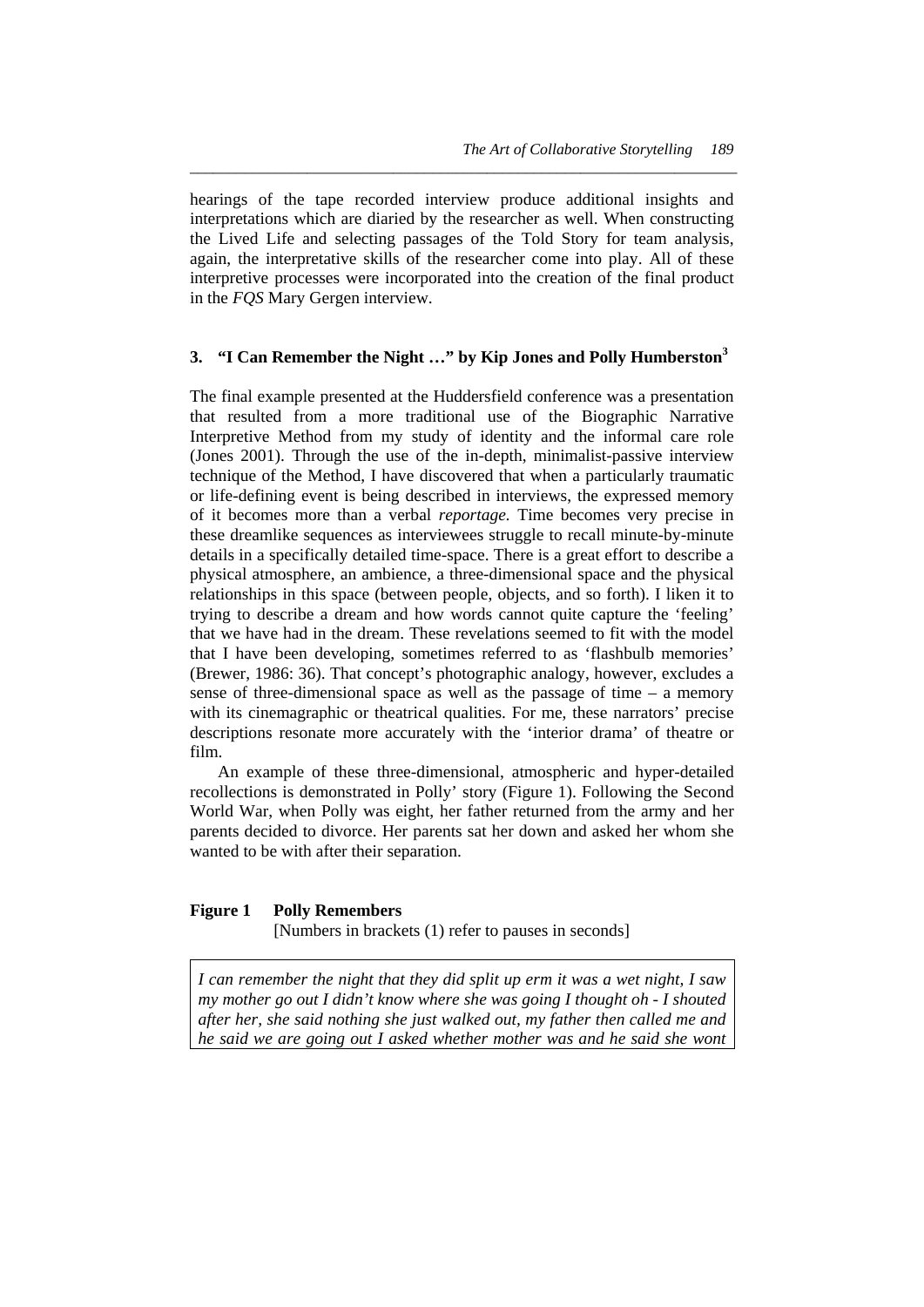*be coming with us (1) again ever and that's (1) that was the night they finally split up before the divorce. I can so clearly .. and I .. my mmi er (1) I don't know I felt devastated and then there was a meeting in the house at my fathers house in the front room and I can remember it so clearly, he was sitting in the armchair (1) in the corner, my mother was on the settee near the window and (3) they was asking me who I wanted to be with (1) and I said but I want to be with both of you I can remember it so well (2) and I .. I was supposed to pick who I wanted to be with (1) I think that was awful of them now, in hindsight I think it was dreadful, and I couldn't pick I loved them both (1) oh yes I remember it very well !* 

*\_\_\_\_\_\_\_\_\_\_\_\_\_\_\_\_\_\_\_\_\_\_\_\_\_\_\_\_\_\_\_\_\_\_\_\_\_\_\_\_\_\_\_\_\_\_\_\_\_\_\_\_\_\_\_\_\_\_\_\_\_\_\_\_\_\_\_\_\_* 

 The reversed chronological order of events portrayed in Polly's description above (Figure 1) becomes first, a passage about her mother leaving and secondly, a report of the preceding conversation with her mother and father. In this passage, expressive passion overshadows chronological time. This was a very intense and detailed part of her life story: she depicts the atmosphere *('wet night'),* movement *(mother walking out),* then the meeting in the front room, remembering who was sitting on which furniture, locating the players in threedimensional space: '*in the corner',* '*near the window'*, etc. She is describing it like one would describe a dream, clutching at details to make it more real. Yet, when she is stumbling, she is reflecting her inability to verbalise something, a feeling. These are important pauses, because she is trying to "paint" an exact picture: '*I can remember it so well'.* Her visualisation takes over from the verbal telling, whilst the verbal is trying inadequately to paint the picture that is so much stronger in the subconscious. The psyche does not always speak in complete sentences; Bakhtin refers to this as 'the border of the verbal and the non-verbal, the said and the unsaid' (Thorton, 1997: 4).

 For audience clarity in the audio/visual conference presentation (the audio track is available at: http://www.angelfire.com/zine/kipworld/Track-01.mp3), I put the description in chronological order, setting the scene and bringing the audience into the physical space first, emphasising the crucial threedimensionality of the story. Because Polly's memory (retold to me when she was 65 years old), seemed to be a memory that had resurfaced over a lifetime since the childhood event, I decided to present the story with three voices – one a youngster, one a middle-aged women and the third, an older woman in her mid-60s – representing Polly at three stages in her life. The three performers all characterizing Polly's telling - come from three generations of the same family (for consistency in accent). Their performance of Polly's narration was studio recorded - the three voices signifying the passage of time and Polly's recurring memory. Lines were repeated by each of the performers, lending a poetic quality to the narrative. The visuals were made up of photographs of the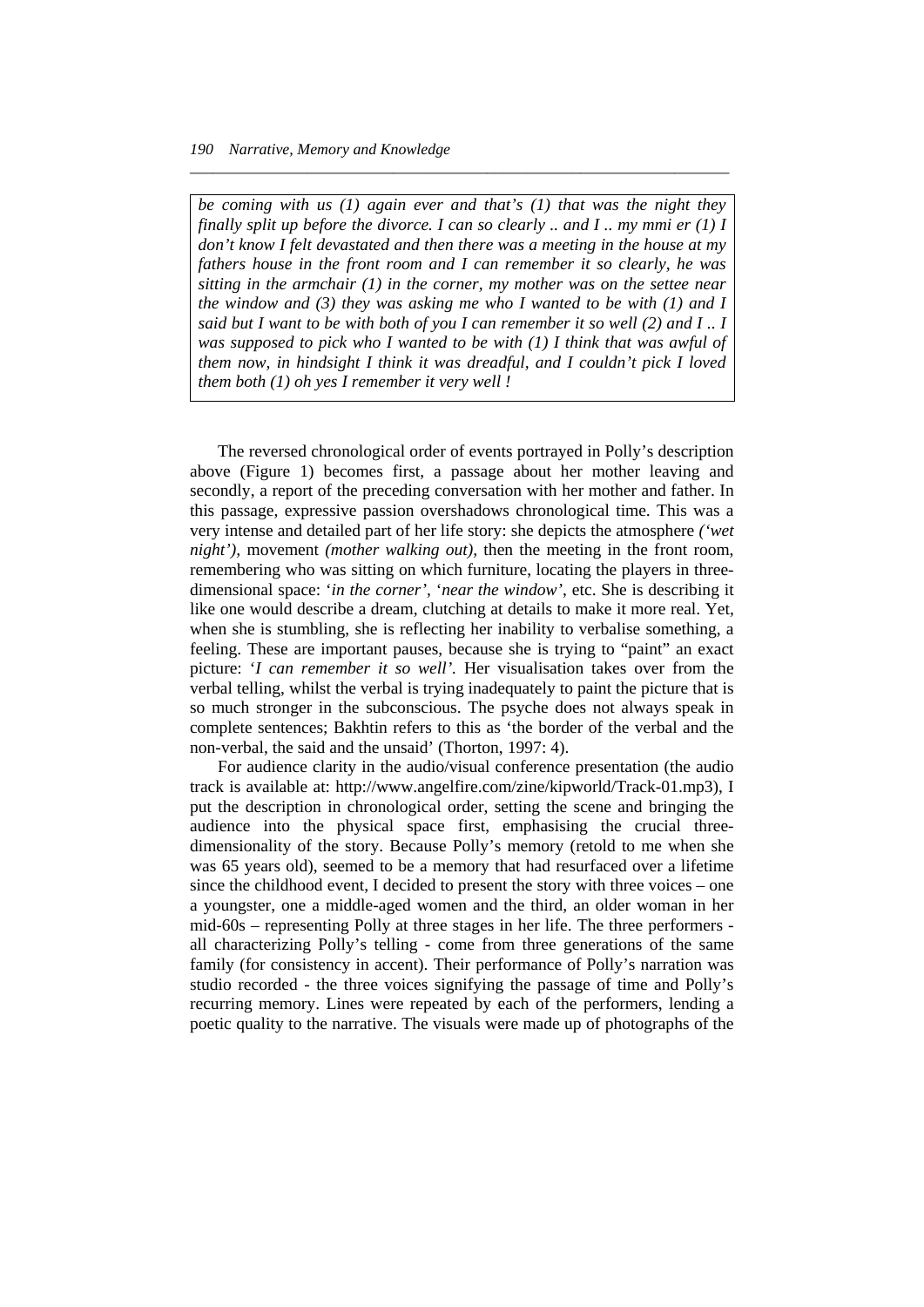interior of a working class northern UK 'front room' in the late 1950s/early 1960s - with only the period furniture acting as symbols of the three characters. The photos were converted to black and white, with some sections filmed as movies in grainy Super-8 type style – a frequently used home movie film, introduced in 1965. Although the presentation only lasts for less than two minutes, it is a powerful representation of a narration of space/time and how the physical is part of our memories of life events.

*\_\_\_\_\_\_\_\_\_\_\_\_\_\_\_\_\_\_\_\_\_\_\_\_\_\_\_\_\_\_\_\_\_\_\_\_\_\_\_\_\_\_\_\_\_\_\_\_\_\_\_\_\_\_\_\_\_\_\_\_\_\_\_\_\_\_\_\_\_\_* 

#### **Conclusions**

Where do we find an aesthetic in which to base our new 'performative' social science? 'The criteria for evaluating qualitative work … are moral and ethical. Blending aesthetics (theories of beauty), ethics (theories of ought and right) and epistemologies (theories of knowing), these criteria are fitted to the pragmatic, ethical and political contingencies of concrete situations' (Denzin and Lincoln, 2002: 229). The  $20<sup>th</sup>$  Century was not kind to  $18<sup>th</sup>$  Century notions of the aesthetic. In the  $21<sup>st</sup>$  Century, ideas of what "truth" and "beauty" mean need to be re-examined from a local, quotidian vantage point, with concepts such as "aesthetic judgment" located within community. The principles of Nicolas Bourriaud's Relational Aesthetics (Bourriaud, 2002) offer a theoretical grounding to the search at hand. Relational Art is located in human interactions and their social contexts. Central to its principles are inter-subjectivity, beingtogether, the encounter and the collective elaboration of meaning, based in models of sociability, meetings, events, collaborations, games, festivals and places of conviviality. Bourriaud believes that Art is made of the same material as social exchanges. If social exchanges are the same as Art, how can we portray them?

 One place to start is in our (re)presentations of narrative stories, through publications and presentations. Ken Gergen argues that the words and stylistic conventions used in typical journals "derive their meaning from the attempt of people to coordinate their actions within various communities" (Gergen, 1997: 6). Rethinking our relationship within communities and across disciplines such as the arts and humanities offers up opportunities for us to move beyond imitation of "scientistic" reports in dissemination of our work and look towards means of representation that embrace the humanness of social science pursuits. This creates a clearing in which meaningful dialogue with a wider audience is possible, feedback that is constructive and dialogical in its nature becomes feasible and dissemination of social science data transforms into something not only convivial, but also even playful. Presentations can then evolve into ways of creating meaningful local encounters and performances, in the best sense of these words.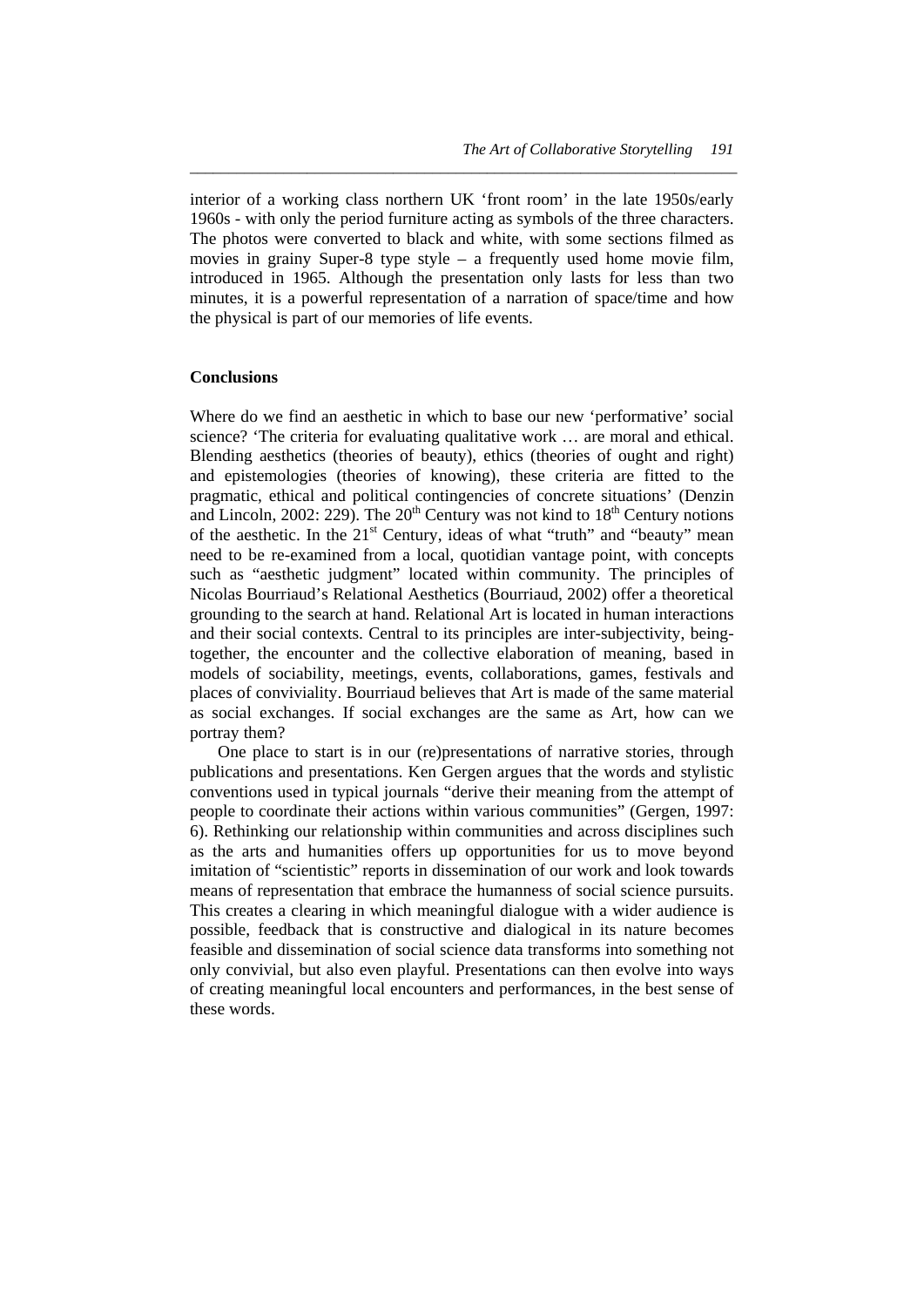#### **A Final Note About Collaboration**

One of the joys of working with the Biographic Narrative Interpretive Method is its collaborative nature – first with participants in the interview process and, second, in the assemblage of reflecting teams to respond to the stories of narrators. These few examples of arts-based production of narrative data described here represent a third kind of alliance, the collaboration in the production of devices for dissemination of our findings. A danger exists, however, that, in our enthusiasm to embrace the arts as social scientists, we may both narrow our concepts of the possibilities available to us in the arts and humanities and also reach beyond our own grasp and capabilities. Too many of us have sat through somewhat embarrassing dramatisations comprised of wellmeaning social scientists' attempts at becoming actors. I fear that Mickey Rooney's excited exclamation to Judy Garland: *"I know what we'll do! We'll put on a show!"* is sometimes taken too literally by some enthusiasts of the performative possibilities of narrative data.

*\_\_\_\_\_\_\_\_\_\_\_\_\_\_\_\_\_\_\_\_\_\_\_\_\_\_\_\_\_\_\_\_\_\_\_\_\_\_\_\_\_\_\_\_\_\_\_\_\_\_\_\_\_\_\_\_\_\_\_\_\_\_\_\_\_\_\_\_\_* 

 This is where collaboration becomes crucial. Reaching across disciplines and finding co-producers for our presentations can go a long way in insuring that, rather than amateur productions, our presentations have polish and the ability to reach our intended audiences in an engaging way. Pushing the limitations of means of dissemination already available to us (print, web-based, PowerPoint) to new and creative levels, provides platforms for attentiongrabbing, evocative diffusion of social science data. Indeed, taking inspiration for styles of presentation from other disciplines also broadens our canvass. It is a historical fact that the major upheavals and transformations in Western art and science occurred during periods of cross-pollination from discipline to discipline. With this in mind, our collaborations offer us opportunities for meaningful dialogue between disparate communities, opening up unknown possibilities for future dialogues and associations. Co-operation itself, therefore, becomes a creative act, often stretching the boundaries of our understanding and prodding us to come up with fresh and innovative ways of overcoming practical obstacles in knowledge transfer.

 Several collaborations took place in producing the presentations described in this paper. First, in Fall River Boys, I entered into collaboration with photographer, Richard Renaldi, as described earlier. This is not to say that a presentation of photographs that I took myself would not be appropriate, but by using a professional's work, the message became that much richer and stronger, creating a mix of voices and collective meaning. In the end, the "dialogue" created between the photographer and me, by working together to visually narrate through the use of his photos, enhanced and contributed to the final dialogue with the audience.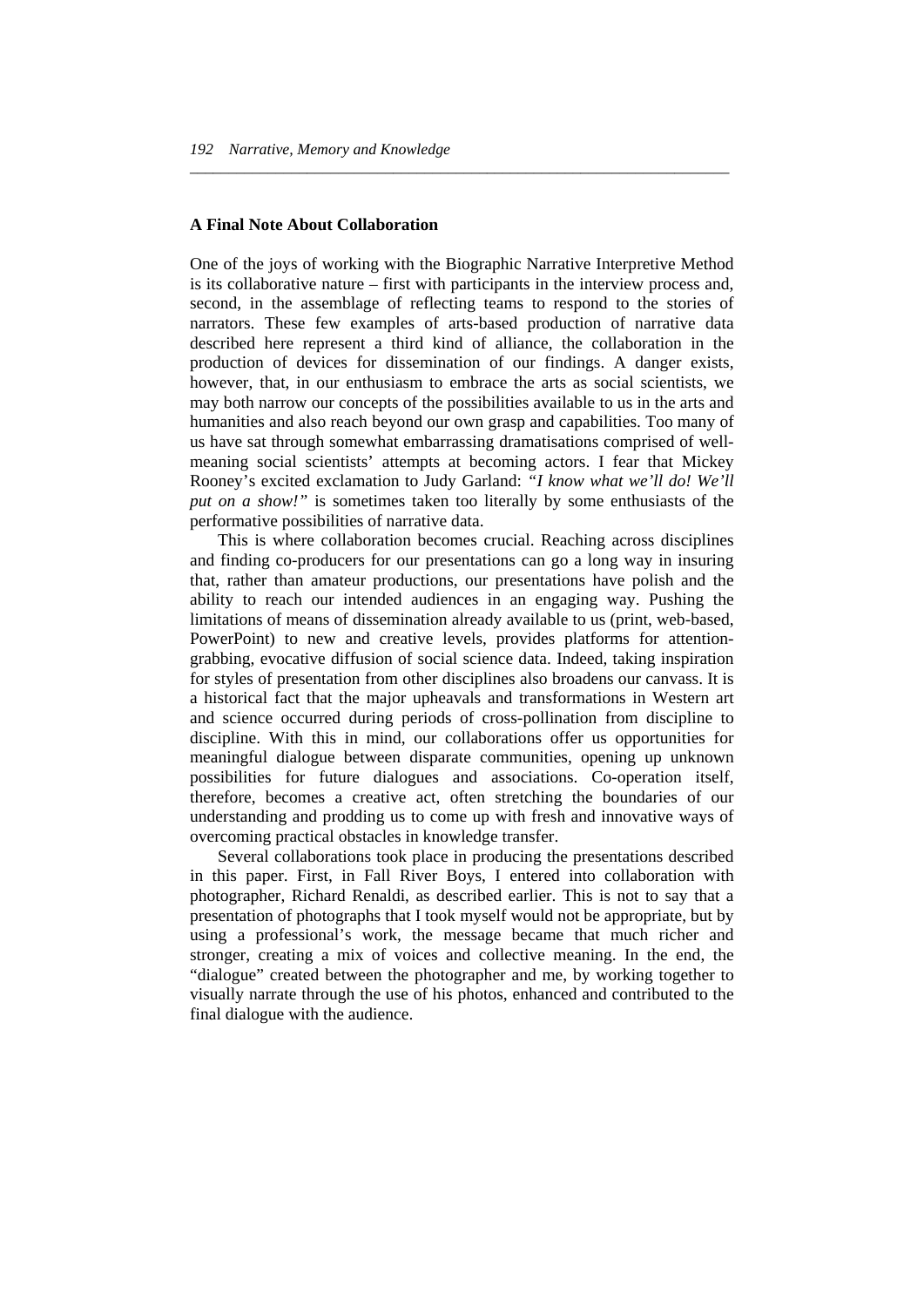Secondly, in the Mary Gergen interview, a follow-up email dialogue developed between the two of us, the results of this being incorporated into the final presentation. After the interview, Mary discussed her story and participation with her husband, Ken Gergen, and his input, although tertiary, makes its presence felt. Permission<sup>4</sup> for use of all of the photographs and artwork used in the final document was obtained through email correspondence. This process resulted at times in some interesting electronic conversions as well. I was, of course, in dialogue with the editors<sup>5</sup> of  $FQS$ , and their input was extremely helpful. The transcript of the interview was compiled by the administrator<sup>6</sup> at our research centre who also acted as a "captured audience" for early versions of all three presentations and provided helpful feedback.

*\_\_\_\_\_\_\_\_\_\_\_\_\_\_\_\_\_\_\_\_\_\_\_\_\_\_\_\_\_\_\_\_\_\_\_\_\_\_\_\_\_\_\_\_\_\_\_\_\_\_\_\_\_\_\_\_\_\_\_\_\_\_\_\_\_\_\_\_\_\_* 

 Finally, in the Polly Humberston sequence, more collaboration took place. The three amateur performers<sup>7</sup> all agreed to participate in the recording of the monologue. A composer/musician<sup>8</sup> friend donated his studio and his time to produce a professional recording of the narrative as well as compose the background music. *The National Trust*<sup>9</sup> agreed to the use of their photographs of the Liverpool house shown in the presentation.

 Refusing to be limited by more traditional means of dissemination of social science data also means that a modicum of humility and a state of "not knowing" is necessary in our collaborations with others from far a field. Looking beyond the safety of our own discipline, with its protocols, procedures and ring-fenced areas of expertise to what Frances Rapport calls 'the edgelands' (Rapport, Wainwright and Elwyn, 2004), can be both daunting and liberating. The trick is, I believe, to remember that art and science are both 'fuelled by creativity' (Taylor, 2001) and that the potential for inventiveness resides within all of us. After all is said, creativity is that uncanny ability to work within rule boundaries while, at the same time, changing them.

#### **References**

- Bourriaud, N. (2002, English version) *Relational Aesthetics*, Dijon, France, Les Presses du Reel.
- Brewer, W.F. (1986) 'What is autobiographical memory?' Ch. in D.C. Rubin (ed), *Autobiographical memory* (25-49), Cambridge, Cambridge University Press.
- Chamberlayne, P., Bornat, J. and Wengraf, T. (eds) (2000) *The Turn to Biographical Methods in Social Science Comparative issues and examples*, New York, Routledge.
- Clough, P. (2004) "Teaching trivial pursuits: a review of three qualitative research texts", *Qualitative Research* 4 (3) 419-428.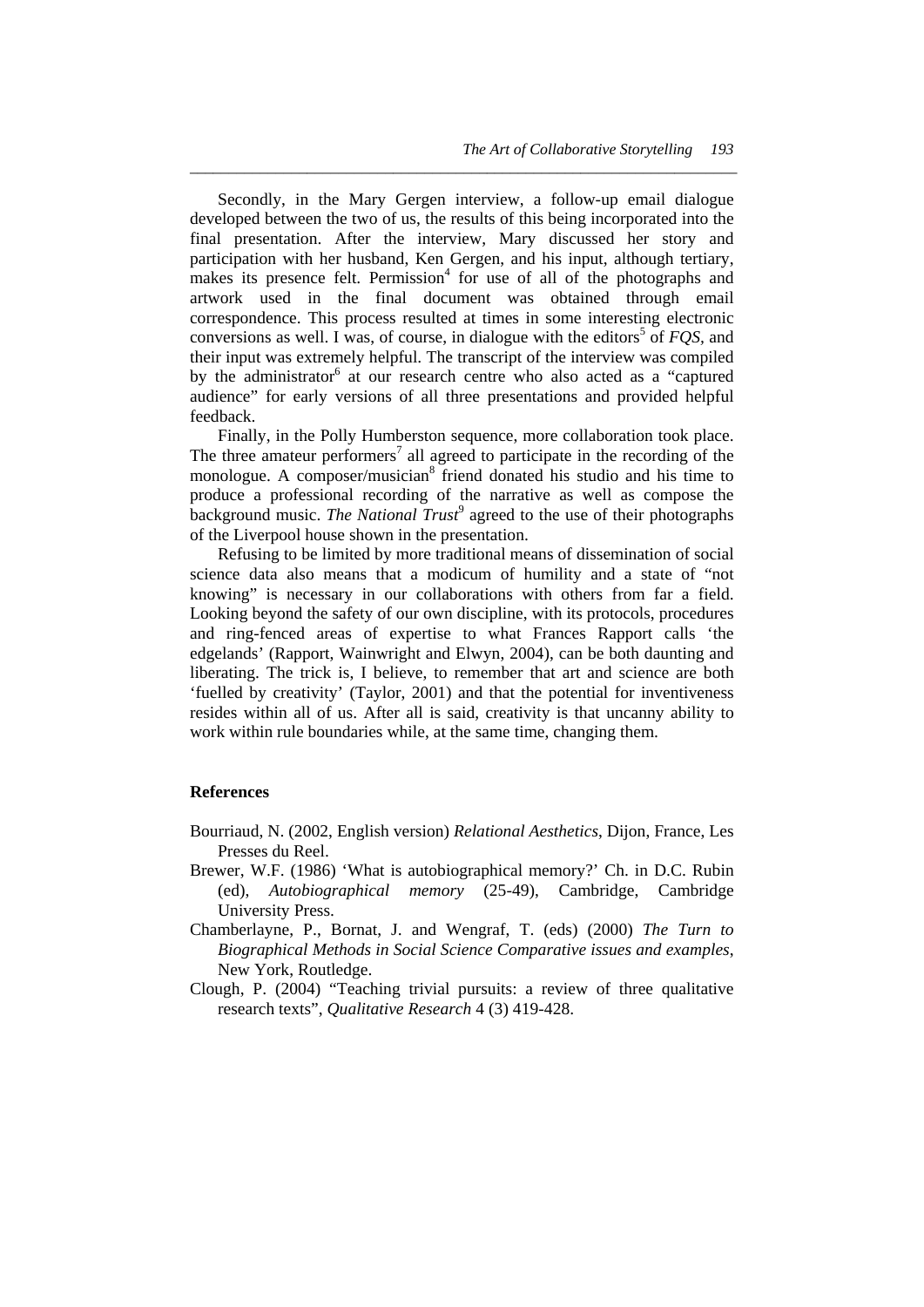Denzin, N.K. (2001) "The reflexive interview and a performative social science", *Qualitative Research* 1(1) 23-46.

*\_\_\_\_\_\_\_\_\_\_\_\_\_\_\_\_\_\_\_\_\_\_\_\_\_\_\_\_\_\_\_\_\_\_\_\_\_\_\_\_\_\_\_\_\_\_\_\_\_\_\_\_\_\_\_\_\_\_\_\_\_\_\_\_\_\_\_\_\_* 

- Denzin, N.K. and Lincoln, Y.S. (eds) (1994) *Handbook of Qualitative Research*, Thousand Oaks, CA, Sage.
- Denzin, N,K. and Lincoln, Y.S. (2002) (eds) *The Qualitative Inquiry Reader*, Thousand Oaks, CA, Sage.
- Gergen, K.J. (2000) "The Poetic Dimension: Therapeutic Potentials", draft Ch. for K. Deissler and S. McNamee (eds), *Phil und Sophie auf der Couch, Die soziale Poesie TherapeutishcerGesprache*, HGergen, K.J. (1997) "Social Theory in Context: Relational Humanism", Draft for J.D. Greenwood (ed), *The mark of the social*, New York, Rowman and Littlefield. Available at: http://www.swarthmore.edu/

SocSci/kgergen1/web/page.phtml?id=manu9&st=manuscripts&hf=1

- Hiley, D.R., Bohman, J.F. and Shusterman, R. (1991) *The Interpretive Turn Philosophy, Science, Culture*, Ithaca and London, Cornell University Press.
- Hollway, W. and Jefferson, T. (2000) *Doing qualitative research differently Free association, narrative and the interview method*, London, Sage Publications.
- Jones, K. (2001) *Narratives of Identity and the Informal Care Role*, Unpublished PhD thesis, De Montfort University.
- Jones, K. (2004a) "Thoroughly Post-Modern Mary [A Biographic Narrative Interview with Mary Gergen]", *Forum: Qualitative Social Research* [Online Journal] 5(3) Sept 2004. Available at: http://www.qualitativeresearch.net/fqs-texte/3-04/04-3-18-e.htm.
- Jones, K. (2004b) "Minimalist Passive Interviewing Technique and Team Analysis of Narrative Qualitative Data", Ch. in Frances Rapport (ed), *New Qualitative Methodologies in Health and Social Care* (35-54), London, Routledge.
- Rapport, F., Wainwright, P. and Elwyn, G. (2004) "The view from the edgelands", *Medical Humanities* 30:5-6.
- Rosenthal, G. (1993) "Reconstruction of life stories: Principles of selection in generating stories for narrative biographical interviews", Ch. in R. Josselson and A. Lieblich (eds), *The Narrative Study of Lives*, (59-91) London, Sage Publications.
- Rosenthal, G. (2004) "Biographical Research", CFh. in C. Seale, G. Gobo, J.F. Gubrium and D. (eds), *Qualitative Research Practice* (48-64), London, Sage.
- Sandelowski, M. (1991) "Telling stories: narrative approaches in qualitative research", *IMAGE: Journal of Nursing Scholarship* 23, 3: 161-166.
- Taylor, R. (2001) "From Science to Art and Back Again", *Science: Next Wave*, 27 April 2001, available at: http://nextwave.sciencemag.org/cgi/content/ full/2001/04/25/1.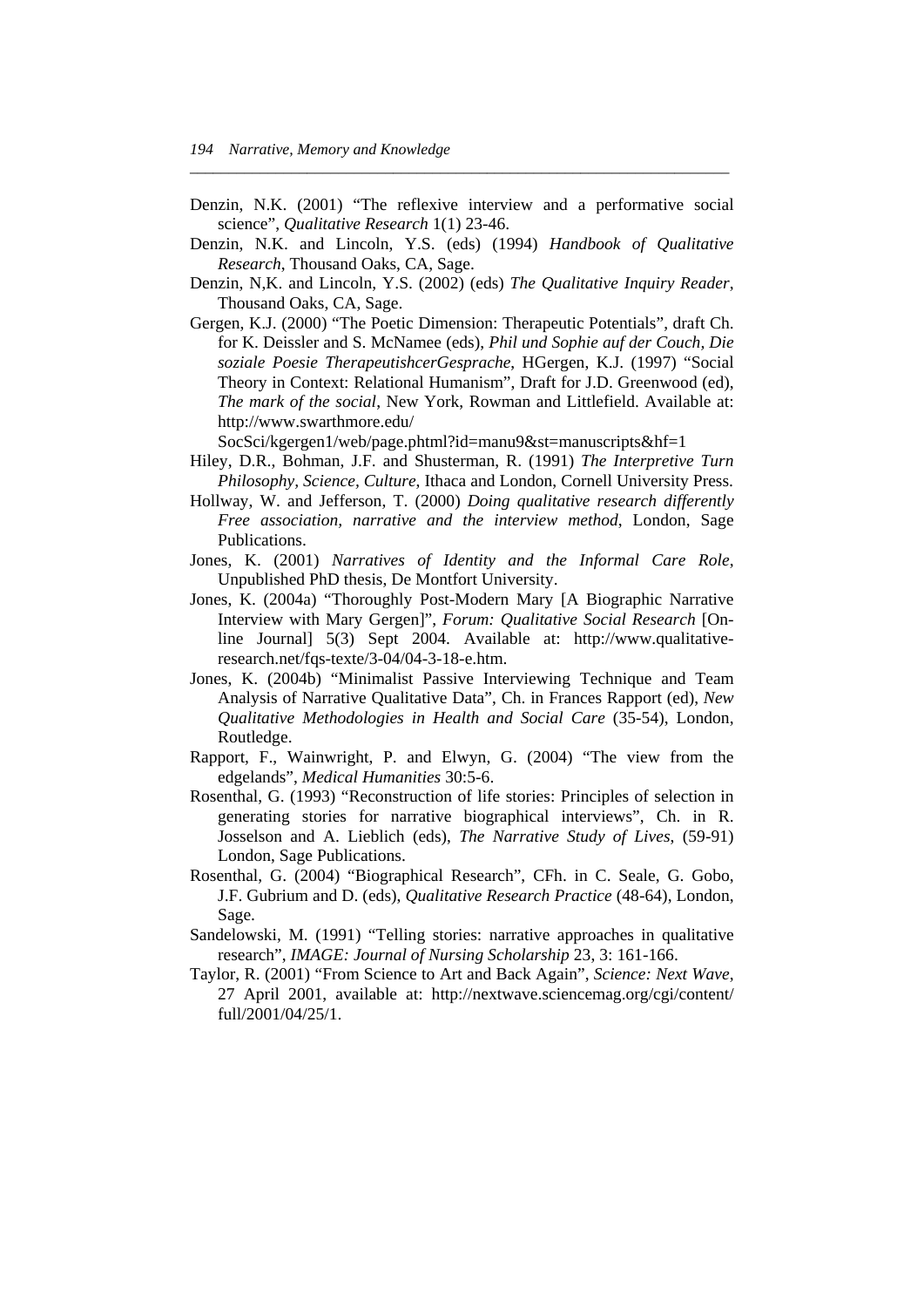Thornton, B. (1997) "Linguistic disenchantment and architectural solace in DeLillo and Artaud", *Mosaic (Winnipeg)*, 30, 1:9 (16).

*\_\_\_\_\_\_\_\_\_\_\_\_\_\_\_\_\_\_\_\_\_\_\_\_\_\_\_\_\_\_\_\_\_\_\_\_\_\_\_\_\_\_\_\_\_\_\_\_\_\_\_\_\_\_\_\_\_\_\_\_\_\_\_\_\_\_\_\_\_\_* 

Wengraf, T. (2001) *Qualitative Research Interviewing Biographic Narrative and Semi-Structured Methods*, London, Sage.

#### **Endnotes**

- 1. An earlier version of this chapter appeared in the *International Sociological Association Research Committee on Biography and Society* RC38 Newsletter, October 2005.
- 2. *"Everything Must Change";* music and lyrics by Bernard Ighner; lyrics available at: http://www.sing365.com/music/lyric.nsf/PrintLyrics?OpenForm&ParentU nid=49216035299D6A9B482569A1002B9516
- 3. Polly Humberston is a pseudonym for one of the participants in the study.
- 4. Photographic reproductions courtesy of the following: *Rolfe Alumni Group; True Catholic Organization; Tom Tierney; The Roy Rogers-Dale Evans Museum, Branson, MO; The Missouri Heritage Project, 1999 for educational use; Chuck Adams; Marilyn Monroe, LLC (CMG Worldwide); B. Krist for Greater Philadelphia Tourism Marketing Corporation; Swarthmore College; Matson Navigation Company, Inc.; University of Pennsylvania; Vidisco Ltd.; Peter Kurth; Stephen Mifud (Malta) http://www.marz-kreations.com/home.html; Diva Las Vegas*; *Tickety-boo Ltd; Paul Ivester*.

 Music: *"Theme from The Last Tango in Paris"* (Gato Barbieri, arr. by Gotan Project);

*"Happy Trails to You"* (music and lyrics by Dale Evans Rogers, sung by Roy Rogers).

- 5. Katja Mruck, Günter Mey.
- 6. Sirron Norris-Hall.
- 7. The Players: Nicky Genders, Amy Genders, Glenda Flude.
- 8. Engineering and Music: Ross Hillard; recorded at *Magic Number Studios*, Leicester.